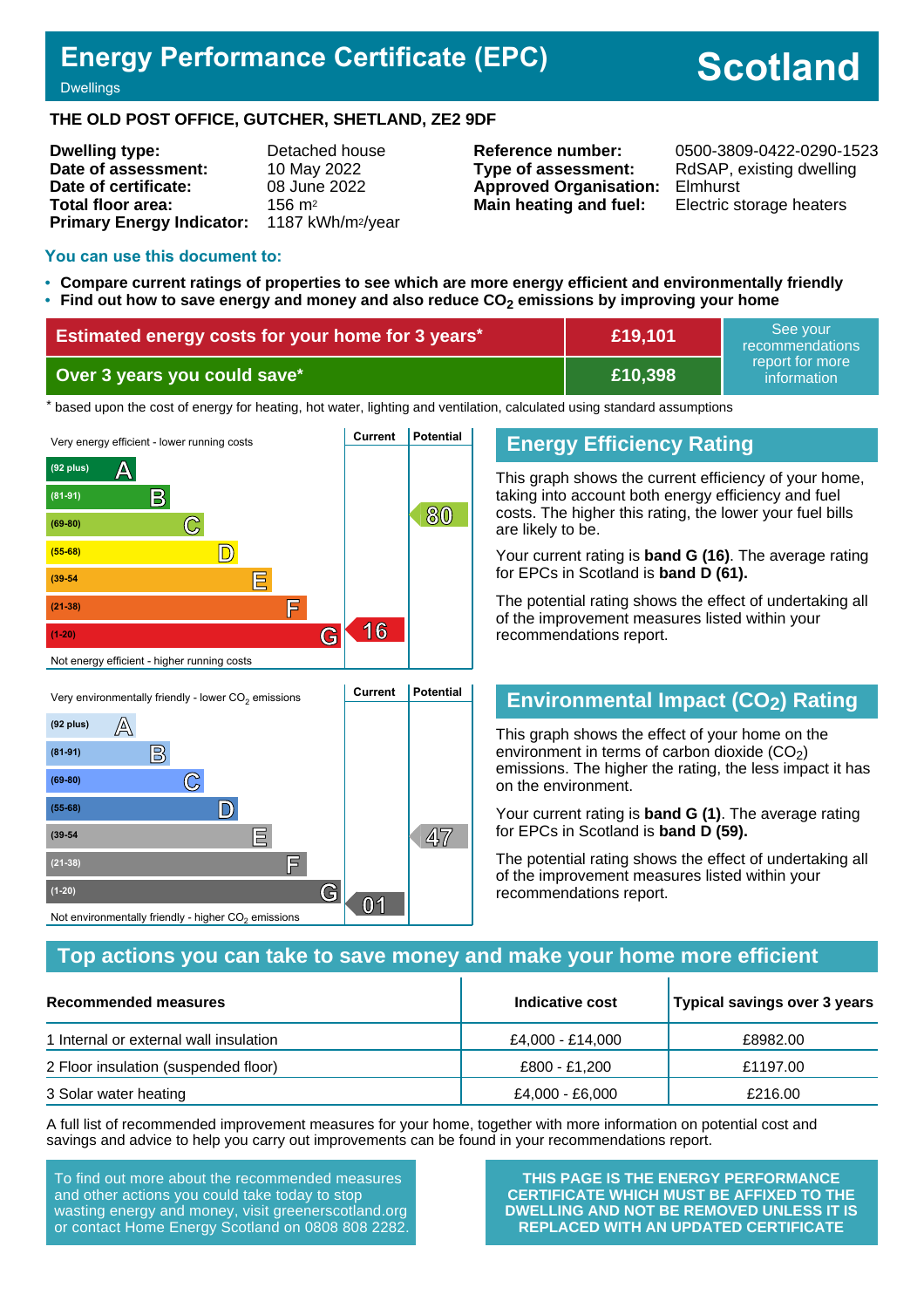## THE OLD POST OFFICE, GUTCHER, SHETLAND, ZE2 9DF 08 June 2022 RRN: 0500-3809-0422-0290-1523

## **Summary of the energy performance related features of this home**

This table sets out the results of the survey which lists the current energy-related features of this home. Each element is assessed by the national calculation methodology; 1 star = very poor (least efficient), 2 stars = poor, 3 stars = average, 4 stars = good and 5 stars = very good (most efficient). The assessment does not take into consideration the condition of an element and how well it is working. 'Assumed' means that the insulation could not be inspected and an assumption has been made in the methodology, based on age and type of construction.

| <b>Element</b>        | <b>Description</b>                                         | <b>Energy Efficiency</b> | Environmental |
|-----------------------|------------------------------------------------------------|--------------------------|---------------|
| Walls                 | Granite or whinstone, as built, no insulation<br>(assumed) | ★★☆☆☆                    | ★★☆☆☆         |
| Roof                  | Pitched, 200 mm loft insulation                            | ★★★★☆                    | ★★★★☆         |
| Floor                 | Suspended, no insulation (assumed)                         |                          |               |
| <b>Windows</b>        | Mostly double glazing                                      | ★★★☆☆                    | ★★★☆☆         |
| Main heating          | Electric storage heaters                                   | ★★★☆☆                    | ★★☆☆☆         |
| Main heating controls | Controls for high heat retention storage heaters           | ★★★★☆                    | ★★★★☆         |
| Secondary heating     | Room heaters, electric                                     |                          |               |
| Hot water             | Electric immersion, off-peak                               | ★★★☆☆                    | ★★☆☆☆         |
| Lighting              | Low energy lighting in all fixed outlets                   | *****                    | *****         |

## **The energy efficiency rating of your home**

Your Energy Efficiency Rating is calculated using the standard UK methodology, RdSAP. This calculates energy used for heating, hot water, lighting and ventilation and then applies fuel costs to that energy use to give an overall rating for your home. The rating is given on a scale of 1 to 100. Other than the cost of fuel for electrical appliances and for cooking, a building with a rating of 100 would cost almost nothing to run.

As we all use our homes in different ways, the energy rating is calculated using standard occupancy assumptions which may be different from the way you use it. The rating also uses national weather information to allow comparison between buildings in different parts of Scotland. However, to make information more relevant to your home, local weather data is used to calculate your energy use,  $CO<sub>2</sub>$  emissions, running costs and the savings possible from making improvements.

## **The impact of your home on the environment**

One of the biggest contributors to global warming is carbon dioxide. The energy we use for heating, lighting and power in our homes produces over a quarter of the UK's carbon dioxide emissions. Different fuels produce different amounts of carbon dioxide for every kilowatt hour (kWh) of energy used. The Environmental Impact Rating of your home is calculated by applying these 'carbon factors' for the fuels you use to your overall energy use.

The calculated emissions for your home are 201 kg  $CO<sub>2</sub>/m<sup>2</sup>/yr$ .

The average Scottish household produces about 6 tonnes of carbon dioxide every year. Based on this assessment, heating and lighting this home currently produces approximately 31 tonnes of carbon dioxide every year. Adopting recommendations in this report can reduce emissions and protect the environment. If you were to install all of these recommendations this could reduce emissions by 20 tonnes per year. You could reduce emissions even more by switching to renewable energy sources.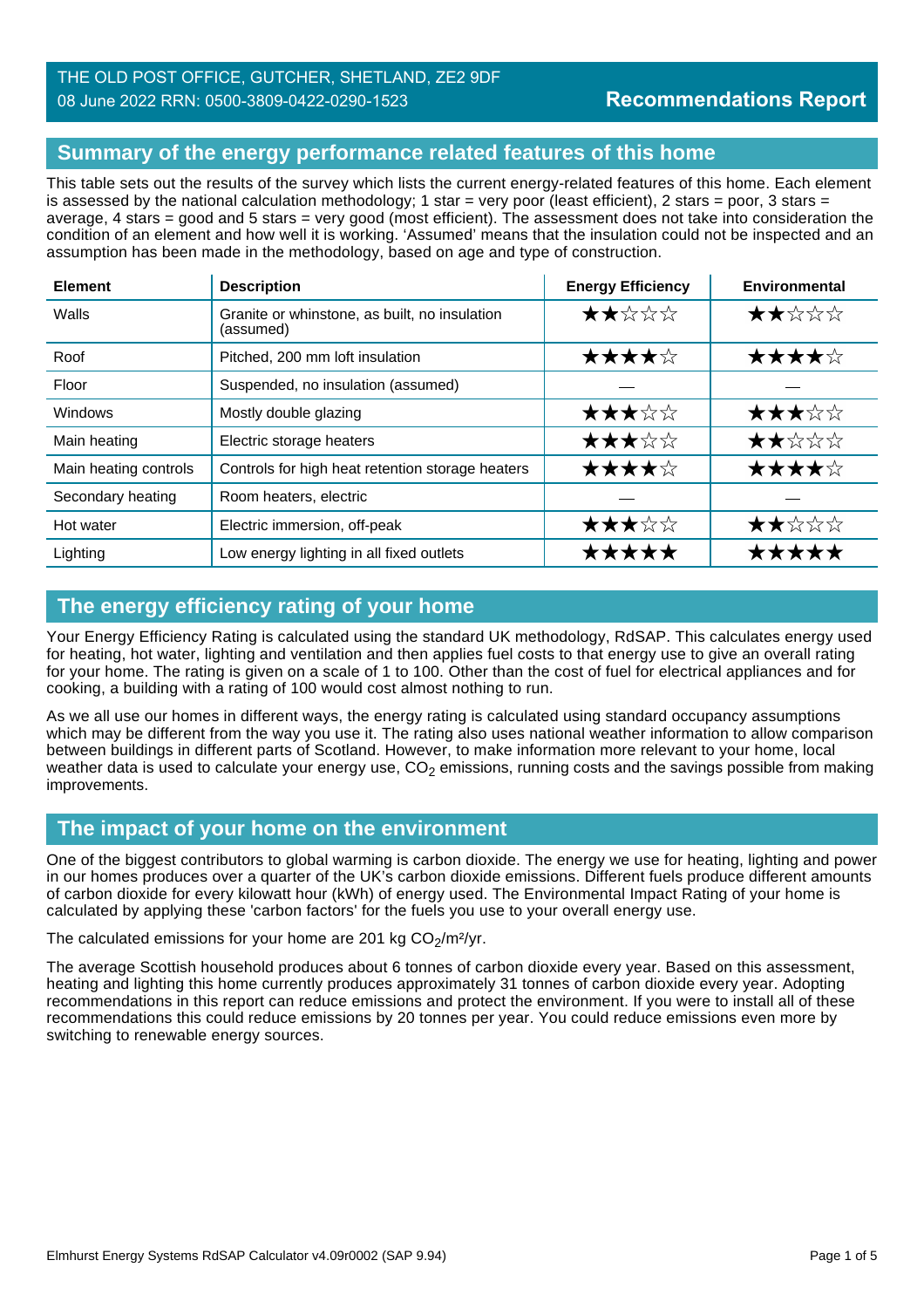| <b>Estimated energy costs for this home</b> |                             |                                |                                 |  |
|---------------------------------------------|-----------------------------|--------------------------------|---------------------------------|--|
|                                             | <b>Current energy costs</b> | <b>Potential energy costs</b>  | <b>Potential future savings</b> |  |
| <b>Heating</b>                              | £18,084 over 3 years        | $\mathsf{E}7,926$ over 3 years |                                 |  |
| <b>Hot water</b>                            | £675 over 3 years           | £435 over 3 years              | <b>You could</b>                |  |
| Lighting                                    | £342 over 3 years           | £342 over 3 years              | save £10,398                    |  |
|                                             | Totals £19,101              | £8,703                         | over 3 years                    |  |

These figures show how much the average household would spend in this property for heating, lighting and hot water. This excludes energy use for running appliances such as TVs, computers and cookers, and the benefits of any electricity generated by this home (for example, from photovoltaic panels). The potential savings in energy costs show the effect of undertaking all of the recommended measures listed below.

## **Recommendations for improvement**

The measures below will improve the energy and environmental performance of this dwelling. The performance ratings after improvements listed below are cumulative; that is, they assume the improvements have been installed in the order that they appear in the table. Further information about the recommended measures and other simple actions to take today to save money is available from the Home Energy Scotland hotline which can be contacted on 0808 808 2282. Before carrying out work, make sure that the appropriate permissions are obtained, where necessary. This may include permission from a landlord (if you are a tenant) or the need to get a Building Warrant for certain types of work.

| <b>Recommended measures</b> |                                      |                        | <b>Typical saving</b> | <b>Rating after improvement</b> |                    |
|-----------------------------|--------------------------------------|------------------------|-----------------------|---------------------------------|--------------------|
|                             |                                      | <b>Indicative cost</b> | per year              | <b>Energy</b>                   | <b>Environment</b> |
| 1                           | Internal or external wall insulation | £4,000 - £14,000       | £2994                 | E 51                            | F28                |
| 2                           | Floor insulation (suspended floor)   | £800 - £1,200          | £399                  | D 57                            | F 33               |
| 3                           | Solar water heating                  | £4,000 - £6,000        | £72                   | 58<br>$\boxed{D}$               | F 35               |
| 4                           | Solar photovoltaic panels, 2.5 kWp   | £3,500 - £5,500        | £310                  | <b>D 65</b>                     | E 39               |
| 5                           | Wind turbine                         | £15,000 - £25,000      | £742                  | C80                             | E 47               |

## **Choosing the right improvement package**

For free and impartial advice on choosing suitable measures for your property, contact the Home Energy Scotland hotline on 0808 808 2282 or go to www.greenerscotland.org.



energy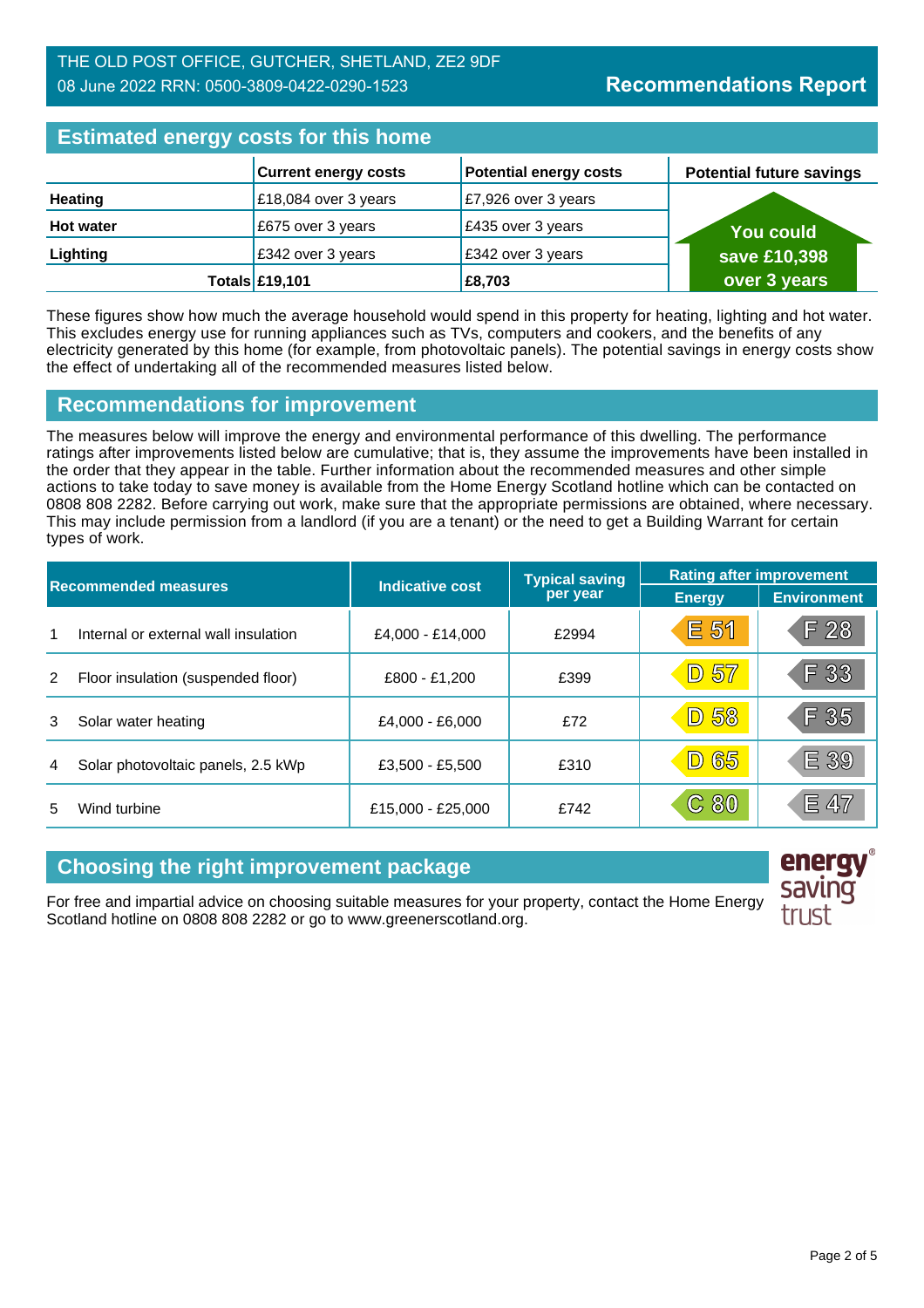## **About the recommended measures to improve your home's performance rating**

This section offers additional information and advice on the recommended improvement measures for your home

#### **1 Internal or external wall insulation**

Internal or external wall insulation involves adding a layer of insulation to either the inside or the outside surface of the external walls, which reduces heat loss and lowers fuel bills. As it is more expensive than cavity wall insulation it is only recommended for walls without a cavity, or where for technical reasons a cavity cannot be filled. Internal insulation, known as dry-lining, is where a layer of insulation is fixed to the inside surface of external walls; this type of insulation is best applied when rooms require redecorating. External solid wall insulation is the application of an insulant and a weather-protective finish to the outside of the wall. This may improve the look of the home, particularly where existing brickwork or rendering is poor, and will provide longlasting weather protection. Further information can be obtained from the National Insulation Association (www.nationalinsulationassociation.org.uk). It should be noted that a building warrant is required for the installation of external wall insulation. Planning permission may also be required and that building regulations apply to external insulation so it is best to check with your local authority on both issues.

#### **2 Floor insulation (suspended floor)**

Insulation of a floor will significantly reduce heat loss; this will improve levels of comfort, reduce energy use and lower fuel bills. Suspended floors can often be insulated from below but must have adequate ventilation to prevent dampness; seek advice about this if unsure. Further information about floor insulation is available from many sources including www.energysavingtrust.org.uk/scotland/Insulation/Floor-insulation. Building regulations generally apply to this work so it is best to check with your local authority building standards department.

#### **3 Solar water heating**

A solar water heating panel, usually fixed to the roof, uses the sun to pre-heat the hot water supply. This can significantly reduce the demand on the heating system to provide hot water and hence save fuel and money. Planning permission might be required, building regulations generally apply to this work and a building warrant may be required, so it is best to check these with your local authority. You could be eligible for Renewable Heat Incentive payments which could appreciably increase the savings beyond those shown on your EPC, provided that both the product and the installer are certified by the Microgeneration Certification Scheme (or equivalent). Details of local MCS installers are available at www.microgenerationcertification.org.

#### **4 Solar photovoltaic (PV) panels**

A solar PV system is one which converts light directly into electricity via panels placed on the roof with no waste and no emissions. This electricity is used throughout the home in the same way as the electricity purchased from an energy supplier. Planning permission might be required, building regulations generally apply to this work and a building warrant may be required, so it is best to check with your local authority. The assessment does not include the effect of any Feed-in Tariff which could appreciably increase the savings that are shown on this EPC for solar photovoltaic panels, provided that both the product and the installer are certified by the Microgeneration Certification Scheme (or equivalent). Details of local MCS installers are available at www.microgenerationcertification.org.

#### **5 Wind turbine**

A wind turbine provides electricity from wind energy. This electricity is used throughout the home in the same way as the electricity purchased from an energy supplier. Wind turbines are not suitable for all properties. The system's effectiveness depends on local wind speeds and the presence of nearby obstructions, and a site survey should be undertaken by an accredited installer. Planning permission might be required and building regulations generally apply to this work and a building warrant may be required, so it is best to check these with your local authority. The assessment does not include the effect of any Feed-in Tariff which could appreciably increase the savings that are shown on this EPC for a wind turbine, provided that both the product and the installer are certified by the Microgeneration Certification Scheme (or equivalent). Details of local MCS installers are available at www.microgenerationcertification.org.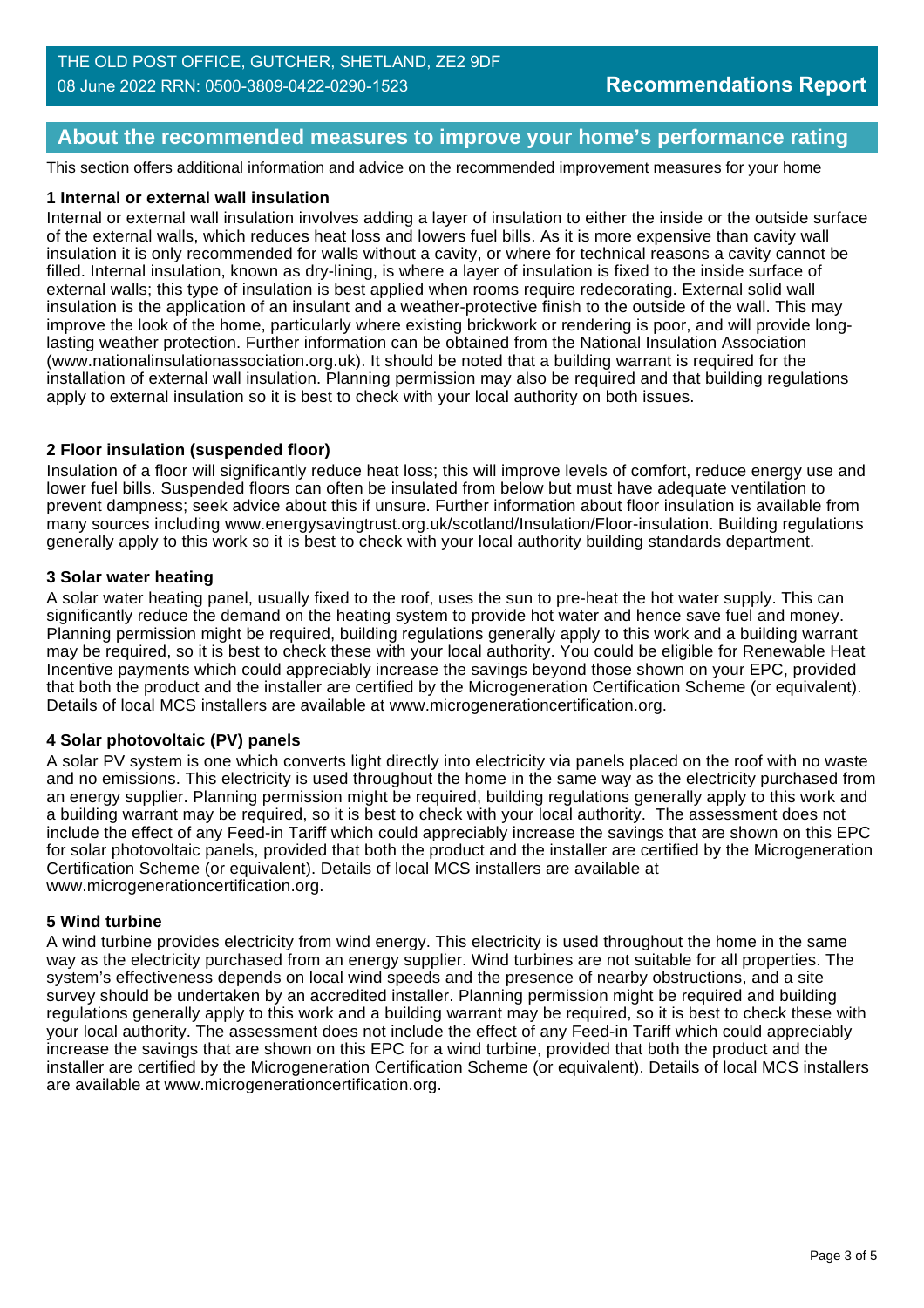## THE OLD POST OFFICE, GUTCHER, SHETLAND, ZE2 9DF 08 June 2022 RRN: 0500-3809-0422-0290-1523

## **Low and zero carbon energy sources**

Low and zero carbon (LZC) energy sources are sources of energy that release either very little or no carbon dioxide into the atmosphere when they are used. Installing these sources may help reduce energy bills as well as cutting carbon.

**LZC energy sources present:** There are none provided for this home

## **Your home's heat demand**

In this section, you can see how much energy you might need to heat your home and provide hot water. These are estimates showing how an average household uses energy. These estimates may not reflect your actual energy use, which could be higher or lower. You might spend more money on heating and hot water if your house is less energy efficient. The table below shows the potential benefit of having your loft and walls insulated. Visit https://energysavingtrust.org.uk/energy-at-home for more information. J.

| <b>Heat demand</b>           | <b>Existing dwelling</b> | Impact of loft<br>insulation | Impact of cavity<br>wall insulation | Impact of solid wall<br>insulation |
|------------------------------|--------------------------|------------------------------|-------------------------------------|------------------------------------|
| Space heating (kWh per year) | 57.393                   | N/A                          | N/A                                 | (28.503)                           |
| Water heating (kWh per year) | 2,303                    |                              |                                     |                                    |

### **Addendum**

This dwelling has stone walls and so requires further investigation to establish whether these walls are of cavity construction and to determine which type of wall insulation is best suited.

## **About this document**

This Recommendations Report and the accompanying Energy Performance Certificate are valid for a maximum of ten years. These documents cease to be valid where superseded by a more recent assessment of the same building carried out by a member of an Approved Organisation.

The Energy Performance Certificate and this Recommendations Report for this building were produced following an energy assessment undertaken by an assessor accredited by Elmhurst (www.elmhurstenergy.co.uk), an Approved Organisation Appointed by Scottish Ministers. The certificate has been produced under the Energy Performance of Buildings (Scotland) Regulations 2008 from data lodged to the Scottish EPC register. You can verify the validity of this document by visiting www.scottishepcregister.org.uk and entering the report reference number (RRN) printed at the top of this page.

| Mr. Laurence Simpson   |
|------------------------|
| EES/022046             |
| L A Simpson Limited    |
| 7 Corinth Place        |
| Shetland               |
| Lerwick                |
| ZE <sub>1</sub> OFG    |
| 07879333387            |
| lowrie@lasimpson.co.uk |
| No related party       |
|                        |

If you have any concerns regarding the content of this report or the service provided by your assessor you should in the first instance raise these matters with your assessor and with the Approved Organisation to which they belong. All Approved Organisations are required to publish their complaints and disciplinary procedures and details can be found online at the web address given above.

#### **Use of this energy performance information**

Once lodged by your EPC assessor, this Energy Performance Certificate and Recommendations Report are available to view online at www.scottishepcregister.org.uk, with the facility to search for any single record by entering the property address. This gives everyone access to any current, valid EPC except where a property has a Green Deal Plan, in which case the report reference number (RRN) must first be provided. The energy performance data in these documents, together with other building information gathered during the assessment is held on the Scottish EPC Register and is available to authorised recipients, including organisations delivering energy efficiency and carbon reduction initiatives on behalf of the Scottish and UK governments. A range of data from all assessments undertaken in Scotland is also published periodically by the Scottish Government. Further information on these matters and on Energy Performance Certificates in general, can be found at www.gov.scot/epc.